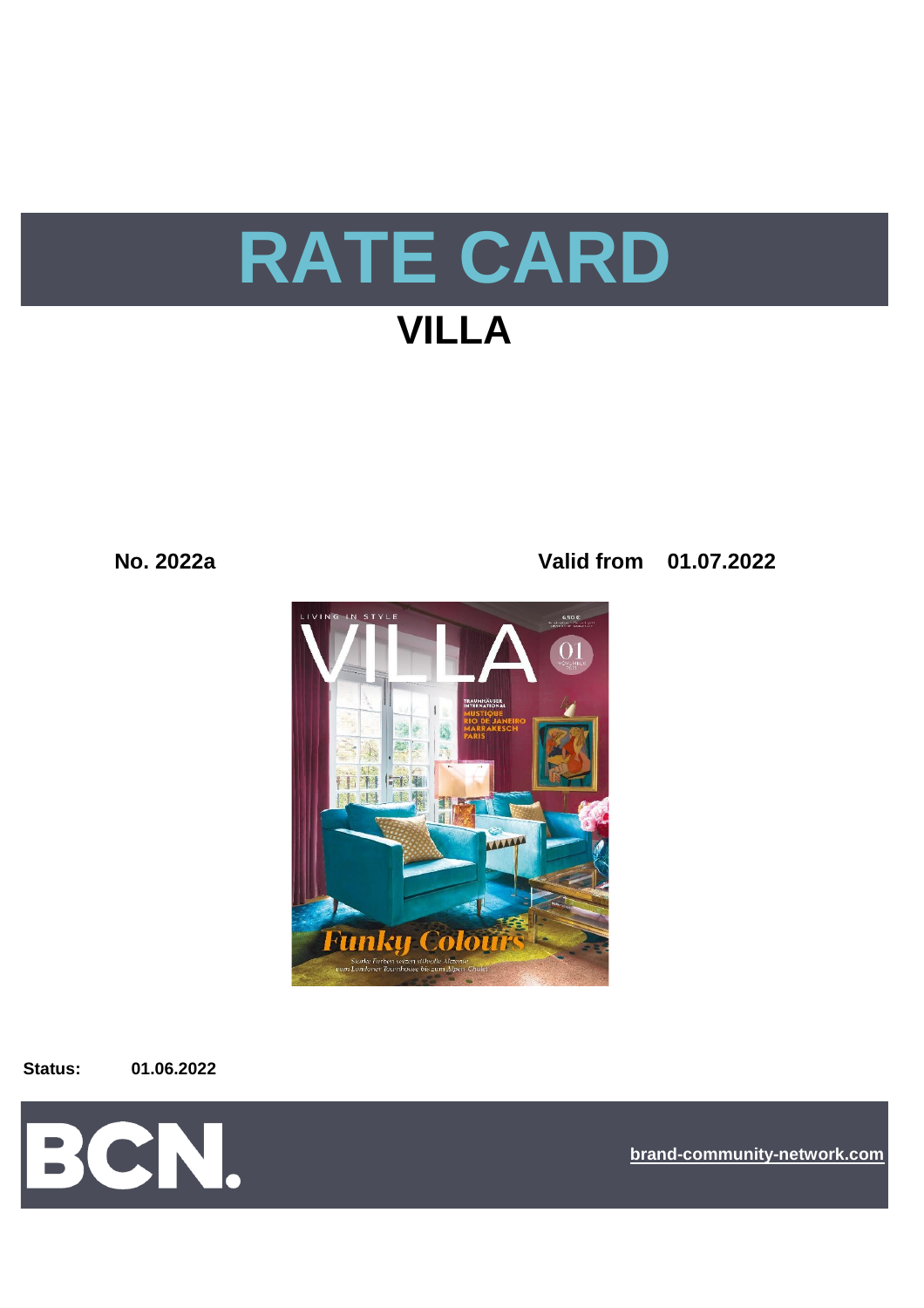## VII I A

## **PUBLISHER'S DATA**

M.I.G. Medien Innovation GmbH Commerzbank AG D-77652 Offenburg BIC: DRES DEFF 680

Petra Hornberger BIC: HYVEDEMMXXX T +49 781 84 3352 [petra.hornberger@burda.com](mailto:petra.hornberger@burda.com) **Terms of payment:**

### **Print Management/Placement**

Heike Schmiedeke AdTech Factory GmbH Große Elbstraße 59-63 D-22762 Hamburg T +49 040 4131 1365 [heike.schmiedeke@adtechfactory.com](mailto:heike.schmiedeke@adtechfactory.com)

### **Ad Management/Order Management Terms and conditions:**

AdTech Factory GmbH Hauptstraße 127 D-77652 Offenburg [orders@adtechfactory.com](mailto:orders@adtechfactory.com)

### **Frequency of publication Technical data:**

**& on sale date**

### **Place of publication**

### **Publisher Bank accounts: Bank accounts:**

Hubert-Burda-Platz 1 IBAN: DE54 6808 0030 0723 4120 00 UniCredit Bank AG **Brand Director** IBAN: DE19 7002 0270 0015 0249 05

Invoices are due in net 30 days after the invoice date. The publisher guarantees a 2 per cent discount for advance payments, provided that the invoice amount is submitted on the publication date of the issue in which the advertisement is published at the latest and no older invoices are outstanding. In the event that the payment target is exceeded, default interest pursuant to Clause 11 of the Terms and Conditions of 5 per cent is calculated based on the respective base rate pursuant to Section 1 (1) of the German Discount Rate Transition Law (Diskontsatz-Überleitungs-Gesetz– DÜG). All prices are net prices. The statutory value-added tax is added. Direct debit is possible.

All ad orders are exclusively carried out pursuant to the General Terms and Conditions. These have to be requested directly from BCN or can be viewed online at:

T +49 781 84 2708 [brand-community-network.com/terms-conditions](https://bcn.burda.com/terms-conditions)

4 times a year, wednesday (subject to change available as PDF download. For current and binding technical data, log onto duon-portal.de. Also

[duon-portal.de/](https://duon-portal.de/)

### Offenburg **Delivery of printer's copy:**

Please upload all copies electronically to duon-portal.de. For support please e-mail support@duon-portal.de or call +49 40 37 41 17 50.

### **General legal notice:**

The warranty claims specified in the publishers' general terms and conditions apply only when the certified technical requirements and standards published on the DUON portal have been fulfilled as well as the delivery has been carried out via the DUON portal. This also holds when data are provided without proof.

### **Online advertisement booking:**

The current, binding technical advertisement bookings can also be sent via the online booking system:

[obs-portal.de/](https://www.obs-portal.de/)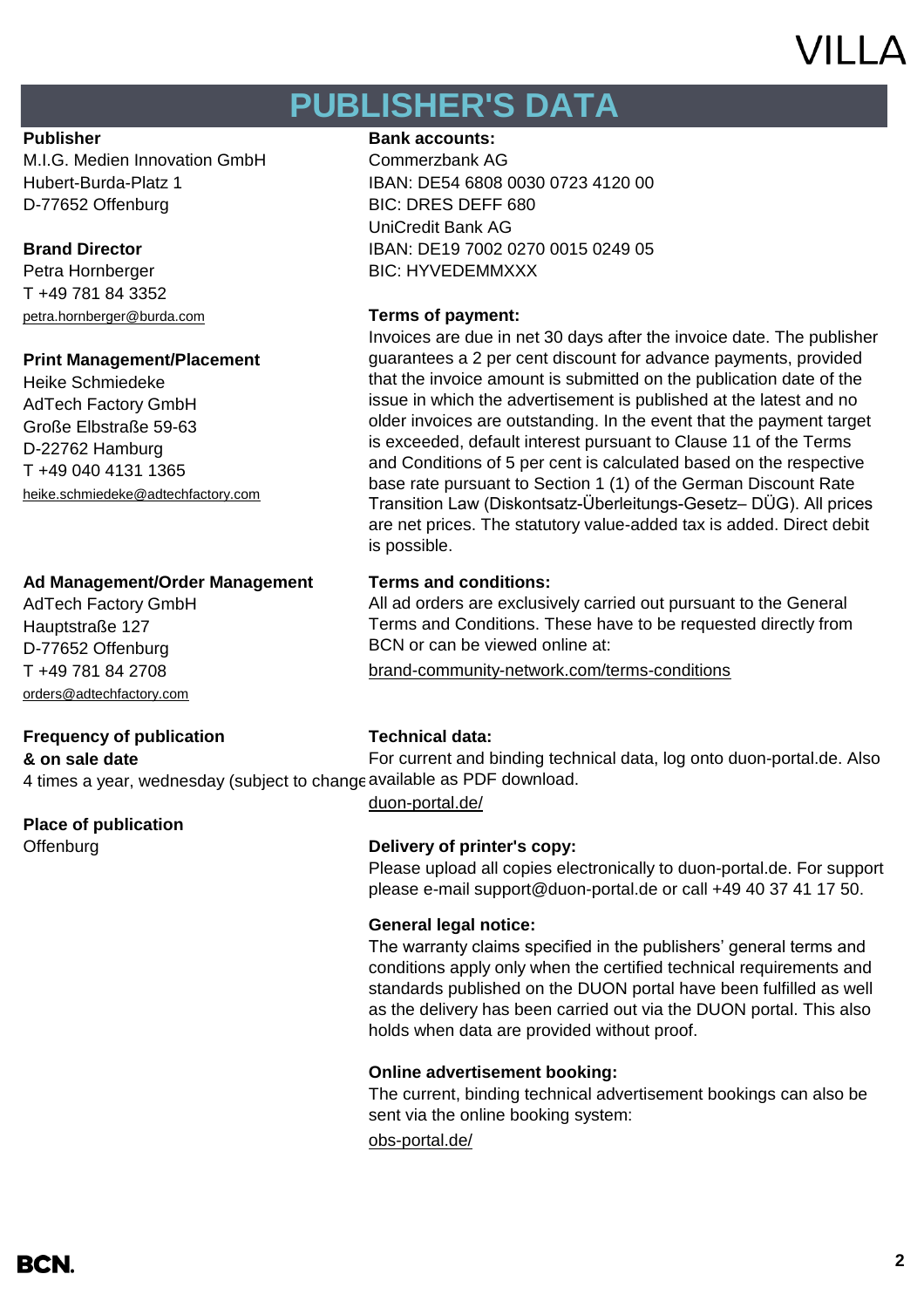## **VILLA**

## **FORMATS & RATES**

| Format              | <b>Placement</b>                  | <b>Bleed format*</b> | <b>Rate</b>           |
|---------------------|-----------------------------------|----------------------|-----------------------|
| $2/1$ page          | Standard                          | 460 x 300            | 44,600 €              |
| $1/1$ page          | Standard                          | 230 x 300            | 22,300 €              |
| 1/2 page vertical   | Standard                          | 110 x 300            | 14,900 €              |
| 1/2 page horizontal | Standard                          | 230 x 145            | 14,900 €              |
| 1/3 page vertical   | Standard                          | 70 x 300             | 10,800 €              |
| 1/3 page normal     | Standard                          | 230 x 95             | 10,800 €              |
|                     |                                   |                      |                       |
| $4/1$ page          | Cover Gatefold (+technical costs) |                      | 93,400€               |
| $2/1$ page          | <b>Opening Spread</b>             | 460 x 300            | 50,900€               |
| $1/1$ page          | outside back cover                | 230 x 300            | 24,500 €              |
| $1/1$ page          | facing TOC                        | 230 x 300            | 23,900 €              |
| $1/1$ page          | facing editor's letter            | 230 x 300            | 23,900 €              |
| 2/1 Seite           | 2nd campaign                      | 460 x 300            | 48,800 €              |
| 2/1 Seite           | 3rd campaign                      | 460 x 300            | 47,700 €              |
| 2/1 Seite           | 4th campaign                      | 460 x 300            | 46,700 €              |
|                     |                                   |                      | *width x height in mm |

#### **Advertorials:**

[brand-community-network.com/advertisin](https://bcn.burda.com/advertisingsolutions/print/native-ads)gsolutions/print/native-ads Formats and prices for advertorials created by the editorial team on request. For more information, please visit

#### **Consecutive Ads:**

Surcharge on two or more adverts on consecutive partial-page ads: 10%

#### **Fixed placements:**

Agreed fixed placements (e.g. first for a business line, commodity group, etc.) entitle the publisher to bill a placement surcharge.

#### **Type area format:**

On request.

#### **Digital rate card:**

Please find the digital rate card here: [brand-community-network.de/advertisingsolutions/digital/prices](https://bcn.burda.com/advertisingsolutions/digital/prices)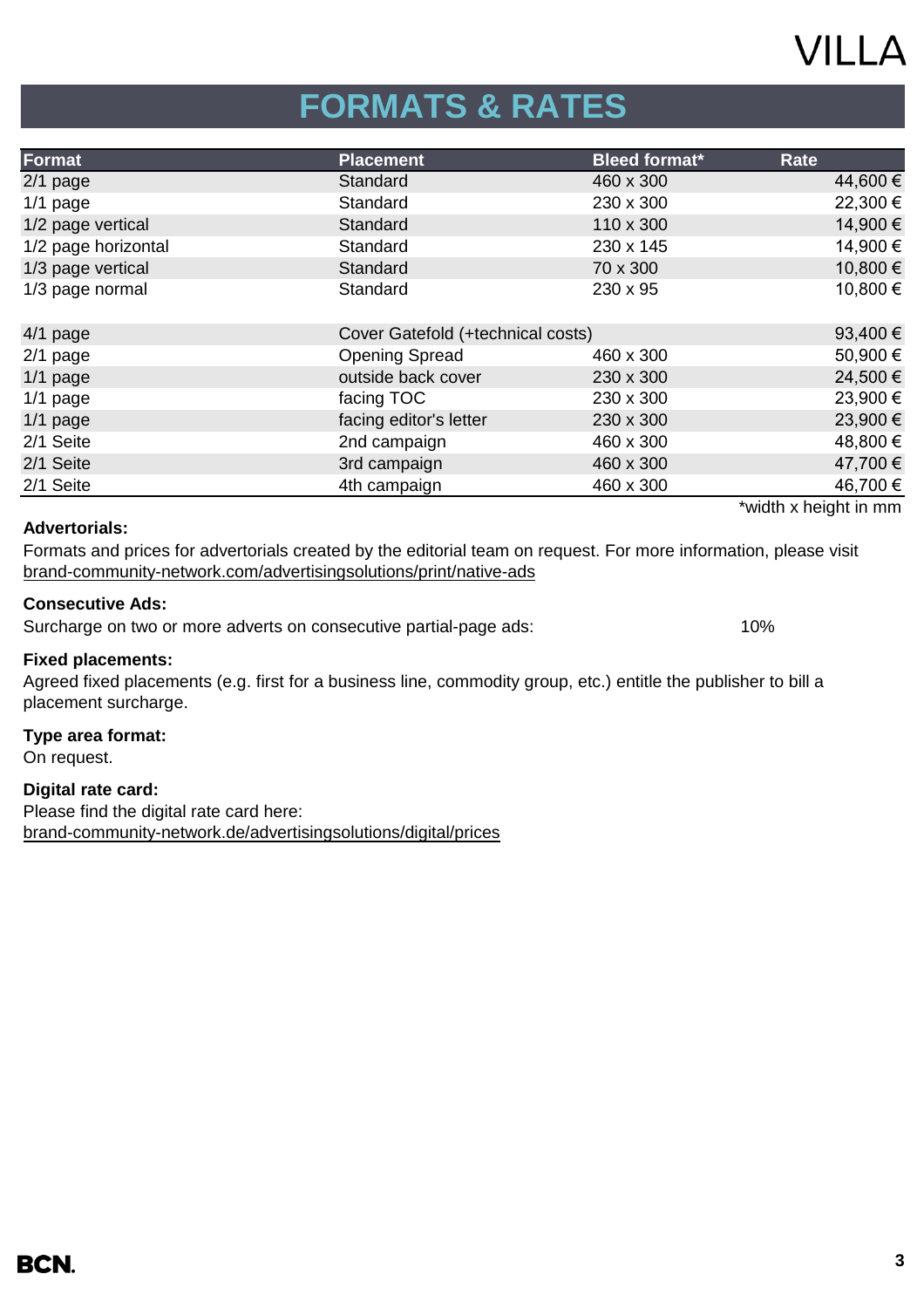## VII I A

## **AD SPECIALS**

|                           | <b>Circulation excl.</b> |                                                                                                         |  |  |
|---------------------------|--------------------------|---------------------------------------------------------------------------------------------------------|--|--|
| <b>Rates per thousand</b> | subscriptions*           | Additional ad specials available on request.                                                            |  |  |
| <b>Bound inserts</b>      |                          | Prices apply for the booking of at least the entire<br>domestic print run.                              |  |  |
| up to 4 pages             | 149€                     |                                                                                                         |  |  |
| up to 8 pages             | 159€                     | The publisher reserves the right to reschedule                                                          |  |  |
| up to 12 pages            | 170€                     | bookings with less than domestic print run.                                                             |  |  |
| <b>Glued-on inserts</b>   |                          | Smaller booking units, e.g. according to Nielsen areas                                                  |  |  |
| Postcard up to 10 g       | 95€                      | or federal states, are possible. For these will be                                                      |  |  |
| Booklet up to 10 g        | 95€                      | charged an additional 20 % per thousand.                                                                |  |  |
| Booklet up to 20 g        | 106€                     |                                                                                                         |  |  |
| Sample up to 10 g         | 106 €                    | A minimum run of 50.000 copies applies for all ad                                                       |  |  |
| Sample up to 20 g         | 117€                     | specials.                                                                                               |  |  |
| <b>Loose inserts</b>      |                          |                                                                                                         |  |  |
| up to $10 g$              | 159€                     |                                                                                                         |  |  |
| up to $20 g$              | 170 €                    | *Circulation excl. subscriptions is made up of the                                                      |  |  |
| up to $30 g$              | 180€                     | combined print runs for the circulation segments<br>newsstand, subscription circles, inflight and other |  |  |
| up to $40 g$              | 191 €                    | sales.                                                                                                  |  |  |
| up to $50 g$              | 202€                     |                                                                                                         |  |  |

#### **All tariff ad specials are eligible for discount and count towards the annual agreement commitment.**

#### **Calculation basis:**

The calculation basis is the planned circulation or IVW quarterly report upon order confirmation, exclusive of the respective e-paper copies.

#### **Delivered quantity:**

The delivered quantity is based on the planned print run or IVW quarterly report valid at the date of the order confirmation, plus 2 % surplus. In order to react to circulation fluctuations at short notice, we recommend contacting our Print Management/Placement (see "Your Personal Contacts" page) one more time before production start.

#### **Delivery address and deadline:**

Please find the delivery address and deadline on the respective order confirmation. An incoming goods inspection does not take place at the printing plant.

#### **Conditions of delivery:**

Ad specials must be delivered in accordance with the guidelines of the Bundesverband für Druck und Medien (German Association of Print and Media), and be clearly marked with the name of the publication and issue. The material must be delivered, carriage paid, to the address where it will be

#### **Order and cancellation date:** processed.

See "special closing dates" on page "Schedule & Topics Print"; due to limited availability, we strongly recommend booking as early as possible.

#### **Proviso:**

Should any processing problems arise, completion of the circulation takes priority over ad special processing.

#### **AdSpecial Portal:**

Binding technical information on Ad Specials and information on deadlines, samples and delivery for the participating objects is available for download adspecial-portal.de

**Glued-on inserts:** The basis is a 1/1 carrier advertisement.

#### **Sample products:**

An additional postal fee applies to samples and objects over 2.5 mm thickness.

#### **Samples:**

Samples must be presented by the closing date at the latest. For product samples 50 pieces are required up front. For all other ad specials a minimum of 5 samples are required. To be sent: AdTech Factory, Print Management, Hauptstraße 127, 77652 Offenburg, Germany.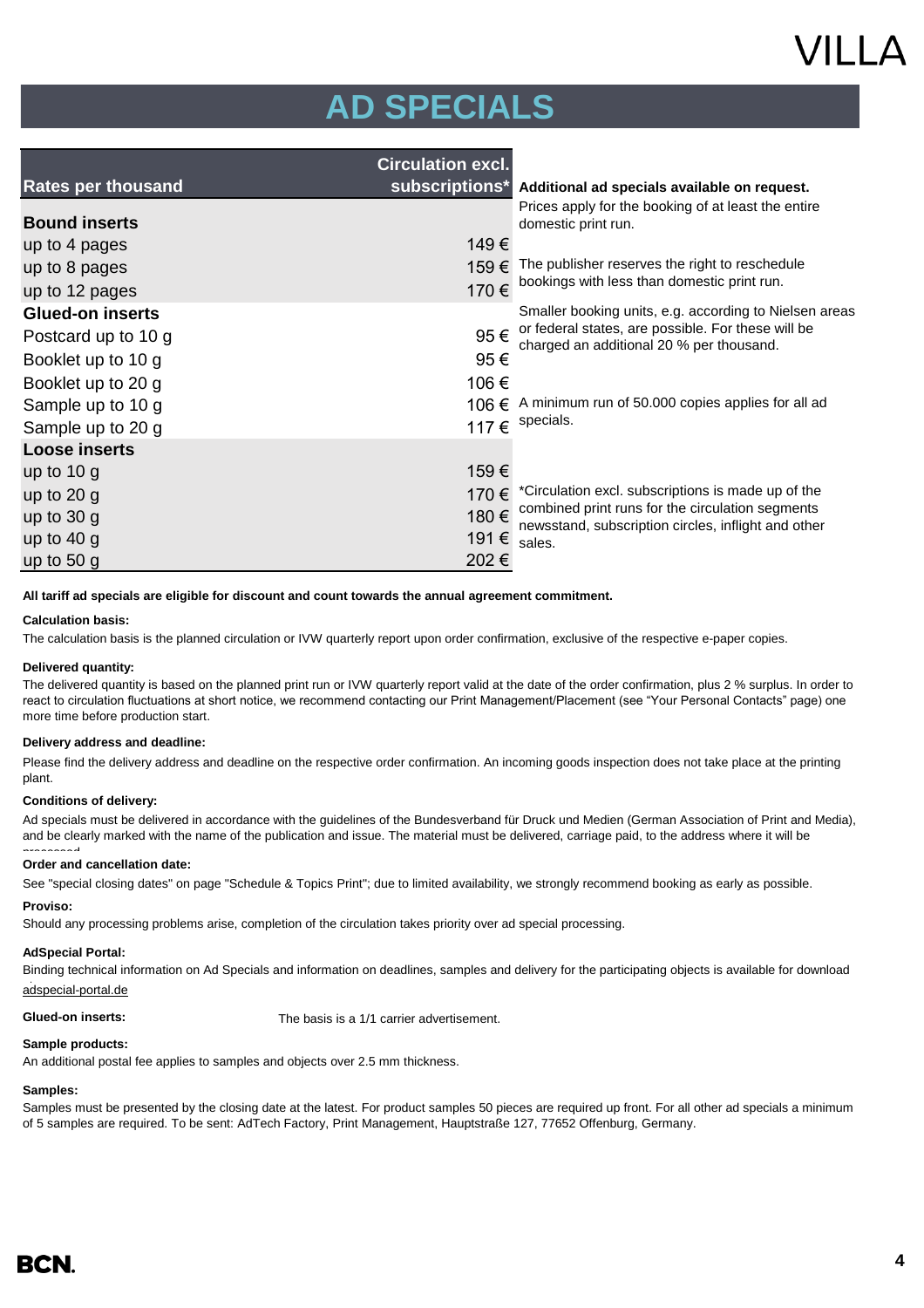## **VILLA**

| <b>SCHEDULE</b> |                                                                             |                      |             |                                                |  |
|-----------------|-----------------------------------------------------------------------------|----------------------|-------------|------------------------------------------------|--|
|                 | The BCN topic preview tool provides you with attractive themes or specials: |                      |             | brand-community-network.com/topic-preview-tool |  |
| No.             | On sale date                                                                | <b>Closing date*</b> | Copy date** | <b>Special closing date***</b>                 |  |
| 01/22           | 16.03.22                                                                    | 09.02.22             | 09.02.22    | 19.01.22                                       |  |
| 02/22           | 18.05.22                                                                    | 13.04.22             | 13.04.22    | 23.03.22                                       |  |
| 03/22           | 07.09.22                                                                    | 03.08.22             | 03.08.22    | 13.07.22                                       |  |
| 04/22           | 09.11.22                                                                    | 06.10.22             | 06.10.22    | 15.09.22                                       |  |
|                 | $\sim$ $\sim$ $\sim$ $\sim$                                                 |                      |             |                                                |  |

\* Closing & cancellation date

\*\* Delivery date for printer's copies

\*\*\* Closing & cancellation date for ad specials, special formats, special placements